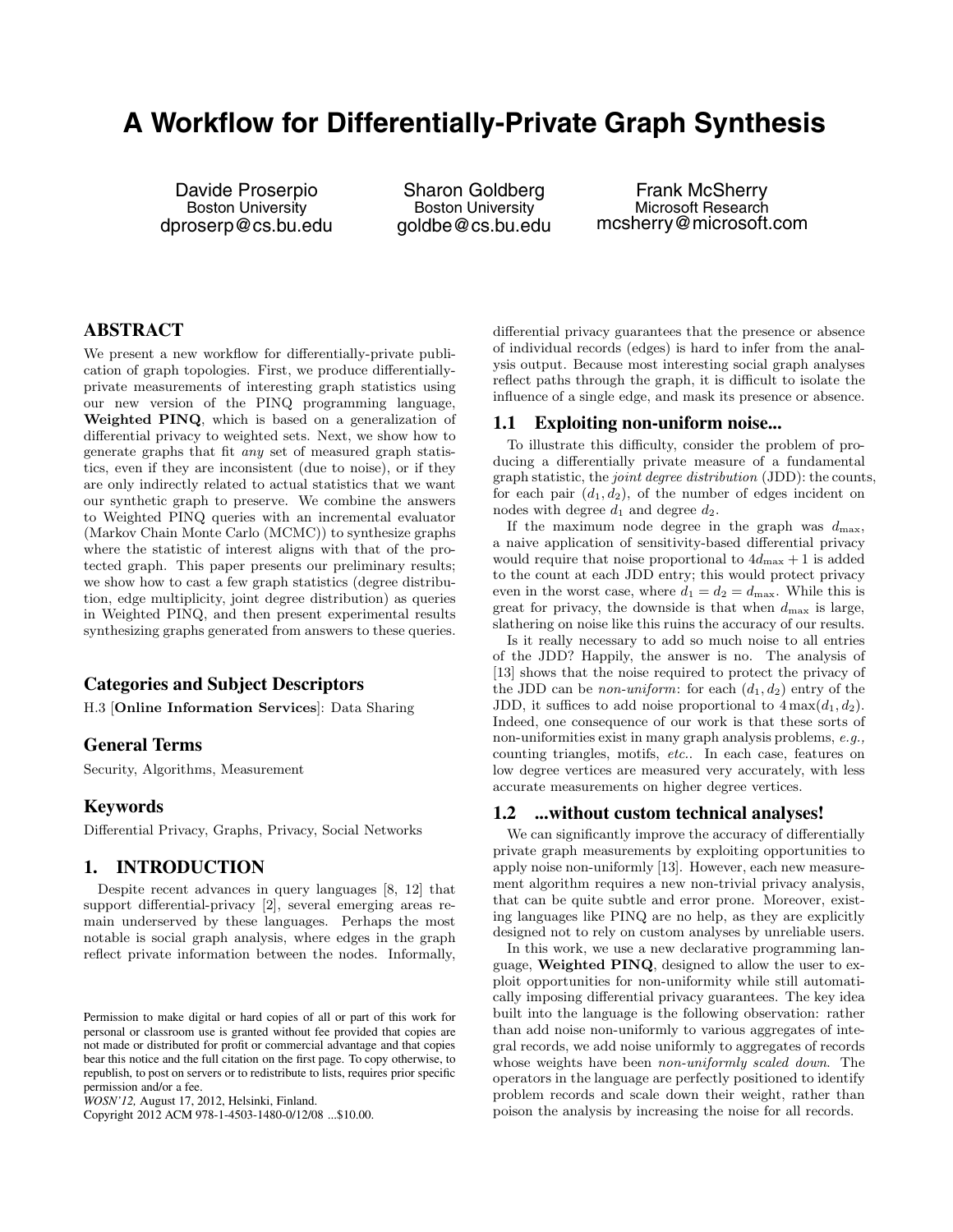# **1.3 A new workflow for graph release.**

We describe a three-phase workflow that can generate *synthetic graphs* that match any properties of the true (secret) graph that we can measure in Weighted PINQ:

**Phase 1. Measure the secret graph.** First, we cast various graph properties as queries in Weighted PINQ, and produce differentially private (noisy) measurements of the secret graph. Some of the queries will have natural interpretations, *e.g.,* a degree complementary cumulative distribution function (CCDF) query (Section 3.1). Other queries will be only indirectly meaningful, in that they constrain the set of graphs which could have led to them but they will not explicitly reveal the quantity of interest (Section 5.4).

At the end of Phase 1, we discard the secret graph and proceed using only the differentially private measurements taken from it. When these measurements are sufficient, we can report them and stop. However, we can go much further using *probabilistic inference* [14], *i.e.,* by fitting a random graph to our measurements. While our measurements are noisy, they constrain the set of plausible graphs that could lead to them. Moreover, the properties of this set of plausible graphs may be very concentrated, even if we did not measure these properties directly. For example, the set of graphs fitting both our noisy JDD measurements and our (very accurate) degree CCDF measurements should have assortativity very close to the secret graph, even if they have little else in common. Thus, we proceed as follows:

**Phase 2. Create a "seed" synthetic graph.** Our measurements typically contain queries about degrees that, cleaned up, are sufficient to seed a simple random graph generator. We do so, as a very primitive approximation to the sort of graph we would like to release.

Phase 3. Correct the synthetic graph. Starting from the seed synthetic graph produced in the second phase, we search for synthetic graphs whose accurate (noise-free) answers to our Weighted PINQ queries are similar to the noisy measurements we took in the first phase. We perform this search with Markov-Chain Monte Carlo (MCMC), a traditional approach from machine learning used to search for datasets matching probabilistic observations, in our case graphs matching noisy answers to weighted PINQ queries.

Generally, MCMC involves proposing a new candidate (synthetic graph) at each iteration, and re-evaluating the Weighted PINQ queries on this graph to see if the fit has improved. While this could be time consuming, each MCMC iteration is designed to introduce only small updates to the candidate graph (*e.g.,* swapping one edge for another), and our implementation can efficiently process small changes to its input [10]. Depending on query complexity, we can process up to tens of thousands of candidate graphs per second.

#### **1.4 Our results and roadmap.**

This short paper reports on our initial experiences using our new workflow, with full details in our technical report [10]. We focus on a small number of interesting graph statistics – namely, the degree distribution, edge multiplicity, assortativity, and JDD – and show how our workflow can generate synthetic graphs that match these statistics. But these statistics are by no means the end of the story; we have developed additional queries measuring other statistics of interest, *e.g.,* clustering coefficient, triangles, graph motifs, *etc.*, and are evaluating their efficacy.

We start in Section 2 with a brief overview of Weighted PINQ. In Section 3 we present Weighted PINQ queries for first-order graph statistics, and experimental results of seed synthetic graphs that were produced using only these statistics (*i.e.,* in Phase 2). In Section 4, we show how MCMC can be used to "correct" edge multiplicities in these synthetic graphs, and in Section 5 we show how we used an indirect measurement of the JDD to "correct" the assortativity of our synthetic graphs.

# **2. WEIGHTED DP AND PINQ**

We model a dataset  $A$  as a weighting of the records:  $A: D \to \mathbb{R}$ , where  $A(r)$  represents the weight of r in A. Traditionally this number would be a non-negative integer, but we allow any real number. We provide the following generalization of differential privacy:

Definition 2.1. *A randomized computation* M *provides* -*-*differential privacy *if for any weighted datasets* A *and* B*, and any set of possible outputs*  $S \subseteq Range(M)$ ,

 $Pr[M(A) \in S] \le Pr[M(B) \in S] \times exp(\epsilon \times ||A - B||)$ .

 $where \ \|A - B\| = \sum_{x} |A(x) - B(x)|$ .

This definition is equivalent to differential privacy on integral weighted datasets, but is stricter on weighted datasets. **Node vs. edge privacy.** Our secret datasets contain directed edges with weight 1.0, where differential privacy masks the presence or absence of each edge. The set of *all* outgoing edges from a vertex  $v$  can be protected by weighting down each directed edge by  $0.5/d_v$ , trading some accuracy for a stronger notion of privacy. Note that this is not as strong as "node privacy", where the existence of each vertex is masked; Ashton Kutcher's *existence* on Twitter would not be masked, though each of his followers' shame would be.

# **2.1 Weighted PINQ.**

Like Privacy Integrated Queries (PINQ) [8], Weighted PINQ is a declarative programming language over datasets that guarantees differential privacy for every program written in the language. We refer the reader to [8] for details on the design philosophy behind these languages, and to [10] for full technical details on Weighted PINQ's operators. Here we only provide a short overview of how queries are written in Weighted PINQ.

**Overview.** Weighted PINQ can apply two types of operators to a (secret) dataset: transformations, and noisy aggregations. Transformation operators (*e.g.,* Select, Where, GroupBy, SelectMany, Join, ...) transform a weighted secret dataset while automatically rescaling the resulting record weights. The datasets that result from these transformations remain secret; before they can be exposed to the user, they must be fed to noisy aggregation operators (*e.g.,* Noisy-Count) that aggregate the weighted secret records, add  $(\epsilon$ amplitude Laplace) noise, and expose the results. Each transformation operator scales down record weights in a manner that guarantees differential privacy after noisy aggregation (*e.g.,* Join always rescales weights per Equation (1) in Section 5.2).

**Weighted PINQ vs. PINQ.** Weighted PINQ inherits many of PINQs operators. However, because it acts on records of arbitrary weights (rather than integral weights), it deviates from PINQ in a few important ways: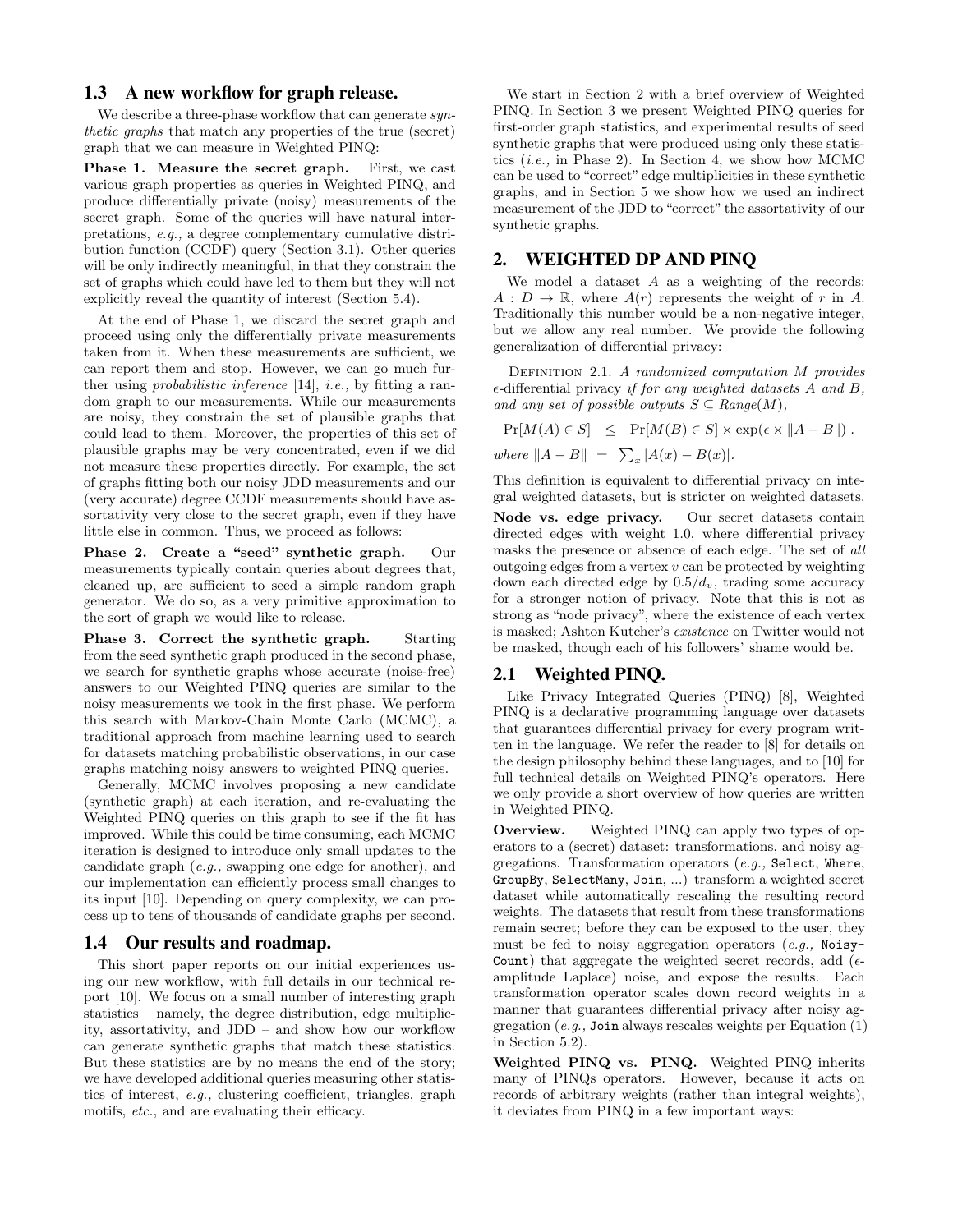

First, transformations in PINQ that required either scaling up the noise or the privacy parameter  $\epsilon$ , now scale *down* the weights associated with records. The most germane operators for this note are SelectMany (produces many records  $(e.g., k)$ , each with weight scaled down by a factor of k), GroupBy (collects records, and results in a group with weight divided by 2), and Join (produces the cross-product of records, with weights rescaled as in Equation  $(1)$ ). Join is the workhorse of non-uniformity in our graph analysis.

Second, there is a transformation operator to manipulate weights, **Shave**, which takes a sequence of weights  $\{w_i\}$ and transforms each record  $x$  with weight  $w$  into the set of records  $(0, x), (1, x), \ldots$  with weights  $w_0, w_1, \ldots$ , for as many terms as  $\sum_i w_i \leq w$ . The functional inverse of **Shave** is **Se**lect, which can transform each w*i*-weighted indexed pair from  $(i, x)$  to x whose weight re-accumulates to  $\sum_i w_i = w$ .

Third, Weighted PINQ's NoisyCount now returns a dictionary from records to noised weights, rather than a single noisy count. If one looks up the value of a record not in the input, a weight of zero is introduced and noise added. This generalizes PINQ's NoisyCount to weights and multi-output "histogram queries" [2]; to reproduce  $\text{PINQ}$ 's NoisyCount we can first map all records to some known value, *e.g.,* true.

**Writing "good" queries.** We emphasize that the fact that a query is expressed using Weighted PINQ operators (*i.e.,* transformations, followed by aggregations) suffices to prove that it provides differential privacy; the task of a user then becomes to write a "good" Weighted PINQ query. A query's quality is judged by (1) its computational complexity and, since results in Weighted PINQ are always noisy, (2) its accuracy. Writing "good" queries requires ingenuity; here we present some example queries that provide high accuracy and performance with little loss of privacy. We note that it can be more challenging to write "good" queries that *directly* measure properties with high *sensitivity* [2] (*e.g.,* graph diameter); one way to get around this could combine *indirect* measurements with probabilistic inference (Section 1.3).

## **3. CREATING THE SEED GRAPH**

We start by creating a "seed" synthetic graph based on queries related to the degree distribution.

**Weighted PINQ Operators.** The queries in this section use the NoisyCount aggregation described in Section 2.1, as well as Select and Where transformations that function in the same manner as their namesakes in LINQ and PINQ *without* rescaling record weights [8, 10].

#### **3.1 Degree CCDF**

We present a Weighted PINQ query for computing the complementary cumulative distribution function (CCDF) of node outdegree. Starting from edges, the secret dataset of unit-weight directed edges  $(n_o, n_i)$ , do:

var deqCCDF = edges.Select(edge => edge.src)

var ccdfCounts = degCCDF.NoisyCount(epsilon);

.Shave(1.0)

.Select((index, srcname) => index);

The steps of the query are depicted in the figure above. We start by transforming the dataset so that each record is a node's name  $n_j$ , weighted its outdegree  $d_j$ . Next, we shave each  $n_j$  record into  $d_j$  unique, unit-weight pairs:  $(n_j, 0), (n_j, 1),$  $..., (n_j, d_j - 1)$ . By keeping only the index of the pair, we obtain records  $i = 0, 1, 2, ..., d_{\text{max}} - 1$ , each weighted by the number of nodes in the graph with degree greater than  $i$ . Finally, taking a noisy sum the weight of each record gives the outdegree CCDF. (Unsurprisingly, replacing the first line of our algorithm with edge.Select(edge => edge.tgt) would result in the indegree CCDF.) Neither Shave nor Select scale down record's weight; it follows that our CCDF query provides  $\epsilon$ -differential privacy while preserving all of the weight in our edges dataset.

#### **3.2 Degree Sequence**

The degree CCDF is the functional inverse of the *degree sequence*, *i.e.,* the monotonically non-increasing sequence of node degrees in the graph, *i.e.*,  $d_1, d_2, ..., d_n$  such that  $d_i \geq$ d*<sup>i</sup>*+1. To get the degree sequence, we need only *transpose* the x- and y-axis of a plot of the degree CCDF. We can do this in weighted PINQ without scaling down the weight of any of our records:

```
var deqSeq = degCCDF.Shave(1.0)
                    .Select((index, degree) => index);
var degSeqCounts = degSeq.NoisyCount(epsilon);
```
This query, illustrated in the figure above, is actually a Weighted PINQ implementation of an  $\epsilon$ -differential privacy algorithm proposed by Hay *et al.* [3]!

**Query complexity.** At every point in these two queries we have at most  $|E|$  items, resulting in a storage complexity of  $|E|$ . Each transformation takes linear time, so running these queries on a new (protected) graph takes time  $O(|E|)$ .

## **3.3 Relating the degree sequence & CCDF**

Hay *et al.* observed that a significant amount of noise can be "cleaned up" in the degree sequence by using isotonic regression (because the degree sequence is known to be nonincreasing) [3, 6]. We observe that the same is true for the CCDF, and moreover the degree sequence and CCDF give accurate information about different aspects of the graph: the former accurately reports the graph's highest degrees, whereas the latter (its transpose) better reports the numbers of low degree nodes. While PAVA [6], and independently [3], can regress either the CCDF or the degree sequence to a consistent non-increasing sequence, in [10] we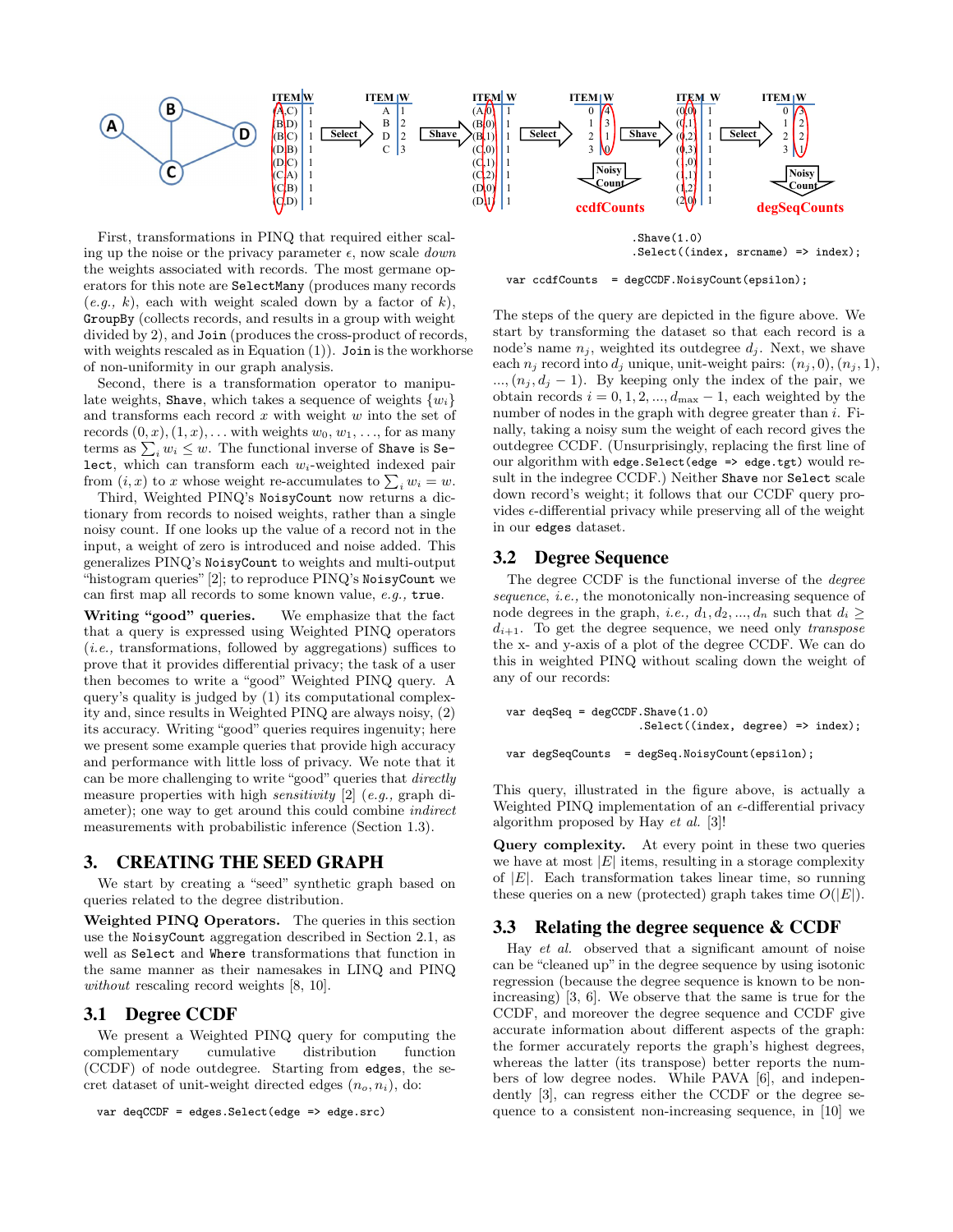develop a regression technique based on shortest paths that finds a single sequence optimizing the pair of measurements, producing a degree sequence that is accurate for both the high- and low-degree nodes.

|                             |   |                      | Nodes Edges Assort'y   max iDeg   max oDeg |      |
|-----------------------------|---|----------------------|--------------------------------------------|------|
| AS Graph 14233 32600 -0.306 |   |                      | 172                                        | 2389 |
| Collab.                     | Ш | $5242$ 28980 + 0.659 |                                            | 81   |

**Table 1: Original (secret) graph statistics**



**Figure 1: Degree Sequence, ARIN AS graph.**



**Figure 2: Degree Sequence, Collab. Graph.**

# **3.4 Results: Initial synthetic graphs.**

We used a version of the 1K-graph generator to generate a random graph that fits (1) our "cleaned-up" non-increasing outdegree sequence (that has privacy cost  $2\epsilon$  since it was generated from two  $\epsilon$ -dp measurements, namely, degree sequence and CCDF) and (2) our "cleaned-up" indegree sequence as well as  $(3)$  an  $\epsilon$ -dp measure of the number of nodes in the graph (see query in [10]). Setting  $\epsilon = 0.1$ , these synthetic graphs use a total privacy cost of  $5\epsilon = 0.5$ .

Due to space limitations, we only present results for two graphs; a graph of autonomous systems in the ARIN region [1] (available on our project website), the Arxiv GR-QC collaboration graph [7]. Statistics about the original graphs are in Table 1. In Figures 2, 1, we plot measured degree sequences, both before regression and after regression, and compare them to the degree sequence of the actual protected graph. Regression removes most of the noise in the measured degree sequence; the normalized root-mean-squareerror (RSME) after regression for each graph is  $\langle 1\% \rangle$ .



## **4. MULTIEDGES AND SELF-LOOPS**

Figures 2 and 1 reveal that our seed graphs contain selfloops (*i.e.,* edges from a node to itself) and a large number of multiedges (*i.e.,* repeated edges). By writing a Weighted PINQ query to measure the number of multiedges and selfloops, we can cause MCMC to prefer graphs that respect their presence or absence.

**Query.** The following query uses Shave to report the multiplicity of each edge, and then Select to classify each as a self-loop or not. The numbers of each type are then counted, with noise. Since we only use Select and Shave, this query is  $\epsilon$ -dp without scaling record weights:

```
var multi = edges.Shave(1.0)
                  .Select((i, e) \Rightarrow newPair(i, e.src == e.tgt ? 1 : 0).NoisyCount(epsilon);
```
The query is illustrated in the figure above.

**MCMC.** We fed our seed synthetic graph into MCMC, and let it correct the self-loops and multiplicity. Our edgeswapping MCMC algorithm first repeats all the measurements taken on the protected graphs on the seed synthetic graph; then, at each iteration, it (1) randomly chooses a pair of edges  $(n_1, n_2), (n'_1, n'_2)$  from the synthetic graph,  $(2)$ replaces them with  $(n_1, n_2), (n_1', n_2)$ , incrementally updates its measurements (which can be done in constant time), and (3) probabilistically decides to either accept the replacement edges, or revert to the original pair of edges [10]. MCMC was consistently able to remove all of the extra multiedges and self loops in the seed graphs depicted in Figure 1 and 2. Because our edge-swapping MCMC algorithm does not alter the in- and out-degree distributions, it only improves the fit to the measurements by correcting self-loop and multi-edges.

**Privacy.** An  $\epsilon = 0.1$  query is added to those used to generate the seed graph, increasing privacy cost to  $6\epsilon$ .

#### **5. JOINT DEGREE DISTRIBUTION**

Our next objective is to correct the *assortativity* of our synthetic graph. The assortativity can be computed directly from the joint degree distribution (JDD), and gives a measure of degree correlations. Assortativity is high (close to +1) if nodes tend to be connected to nodes of similar degree, low (close to -1) if the opposite is true, and  $\approx 0$  in a random graph. Fortunately, we need not measure the JDD *directly*. Instead, we measure a property that is indirectly related to the JDD, thus forcing MCMC to fit the synthetic graph to the assortativity of the original graph.

# **5.1 Using the** GroupBy **transformation**

Our JDD query uses the GroupBy transformation, which we describe in detail in [10]. For our purposes, on integral datasets this transformation takes a function mapping records to key values and a function from a set of records to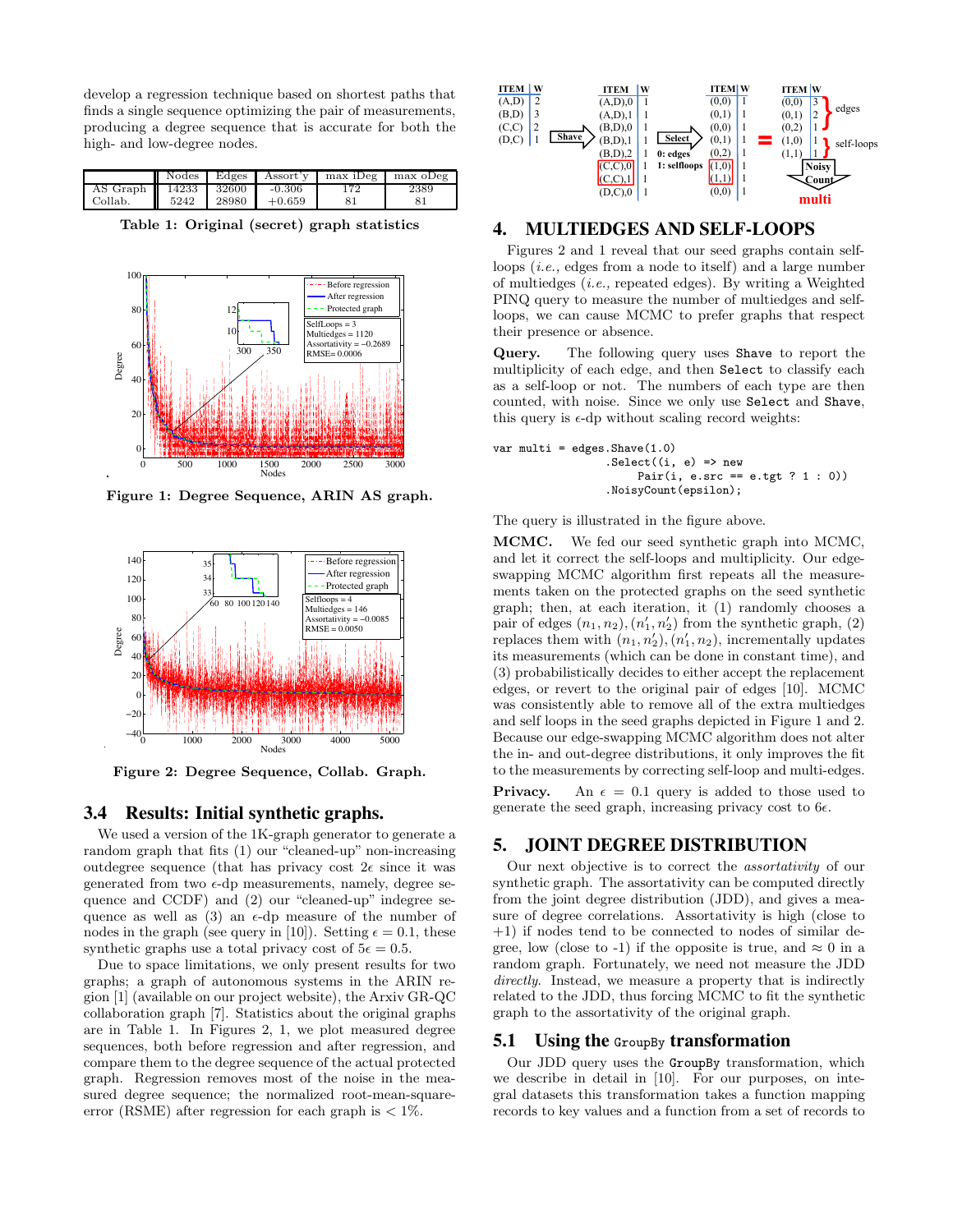

**Figure 3: JDD of Collab.,** 1.0**-differential privacy**

a result value, and for each observed key emits a pair with weight 0.5 containing the key and the function applied to the corresponding set of records.

We can obtain a dataset containing (node, indegree) pairs, each of weight 0.5, by taking

var iDegs = edges.GroupBy(e => e.tgt,  $l$  =>  $l.Count()$ ;

Importantly, these counts are taken without noise. The results of GroupBy are still protected data, and may only be examined through noisy aggregation.

# **5.2 Using the** Join **transformation**

Next, we show how to use the Join transformation, allowing us to scale down record weights in interesting, nonuniform ways. Join takes two datasets, two key selector functions, and a reducer from pairs of elements to a result type. For each pair of records with matching keys, it applies the reduction function and emits the result. In PINQ, Join mangled the results when matches were not unique, to prevent multiple release of a single input. Weighted PINQ will release all the records, but with weights scaled down.

Suppose we Join two datasets  $A, B$ , and let  $A_k$  and  $B_k$ be the restrictions of  $A$  and  $B$ , respectively, to those records mapping to a key  $k$  under their key functions. For every  $k$ and for every pair  $(\alpha, \beta) \in A_k \times B_k$ , the Join operator emits the record  $reducer(\alpha, \beta)$  with weight

$$
\frac{A(\alpha) \times B(\beta)}{\|A_k\| + \|B_k\|} \tag{1}
$$

The weight of each output record is the product of the corresponding weights, divided by the sum of all weights with the same key. This setting of weights ensure that any  $\epsilon$ dp measurement of the output provides  $\epsilon$ -dp for each input. Note that if the same dataset is used twice, in each input for example, it incurs the  $\epsilon$  cost twice.

As an example, consider applying the Join to our edges dataset and the iDegs dataset produced above:

```
var iDegEdges =
```

```
edges.Join(iDegs, edge => edge.tgt, ideg => ideg.node,
           (edge, ideg) => new Pair(edge, ideg.deg))
```
If the  $d_i(v)$  in-neighbors of v are  $u_1, \ldots, u_{d_i(v)}$ , then the restrictions of edges and iDegs to key  $v$  are:

edges<sub>v</sub> = {(
$$
^u(u_1, v)^v
$$
, 1),..., ( $^u(u_{d_i(v)}, v)^v$ , 1)}  
iDegs<sub>v</sub> = {( $^u(v, d_i(v))^v$ , 0.5)}

The outputs for each key  $v$  are therefore

$$
``((u_1,v),d_i(v))",\text{``}((u_2,v),d_i(v))",...,\text{``}((u_{d_i},v),d_i(v))".
$$

We have  $\|\text{edges}_{v}\| = d_i(v)$  and  $\|\text{iDes}_{v}\| = 0.5$ , so the the weight of every output element equals

$$
0.5/(d_i(v) + 0.5) = 1/(2d_i(v) + 1).
$$

Note that the result uses edges twice (iDegs derives from edges) so using the dataset will cost twice the  $\epsilon$ .

## **5.3 A direct measure of the JDD.**

Given the (edge, indegree) dataset iDegEdges described above, we form the analogous (edge, outdegree) dataset oDegEdges, and join the two together to obtain the (outdegree, indegree) dataset required for the JDD:

```
var jdd =
```

```
oDegEdges.Join(iDegEdges, o => o.edge, i => i.edge,
                 (i, o) \Rightarrow new Pair(o.deg, i.deg));
```
var jddCount = jdd.NoisyCount(epsilon);

For each edge  $(u, v)$ , the weighted sets oDegEdges<sub> $(u, v)$ </sub> and  $iDegEdges_{(u,v)}$  both contain single elements, with weights  $(2d_o(u) + 1)^{-1}$  and  $(2d_i(v) + 1)^{-1}$ , respectively. The resulting output record,  $(d_o(u), d_i(v))$ , has weight  $(2d_o(u) +$  $2d_i(v) + 2^{-1}$ . Taking a NoisyCount of the jdd dataset provides a 4e-differential privacy measure of the JDD (as each input uses edges twice). This corresponds to an  $\epsilon$ differential privacy measurement of the true count of  $(d_1, d_2)$ edges with noise  $8(d_1+d_2+1)/\epsilon$ , similar to (but worse than) the  $4 \max(d_1, d_2)/\epsilon$  from the custom analysis of [13].

#### **5.4 An indirect measure of the JDD.**

Noise of magnitude  $8(d_1 + d_2 + 1)/\epsilon$  in counts that are often zero and rarely much more can be a serious problem; even  $4 \max(d_1, d_2)$  was found to be too much to add to all entries in [13]. At this point, the combination of Weighted PINQ and MCMC shines. Instead of directly computing a NoisyCount on the jdd dataset, we significantly improve our signal-to-noise ratio by bucketing degrees based on information from our degree distribution measurements, and then taking a NoisyCount on the larger weight in each bucket:

```
var jddBucketCount = jdd.Select(x => bucket(x, buckets))
                        .NoisyCount(epsilon);
```
The bucket function takes the pair  $(d_o(u), d_i(v))$  to a pair  $(x, y)$  corresponding to the indices of the buckets the degrees land in. Weighted PINQ guarantees differential privacy (we don't need a new analysis) and MCMC focuses on graphs with the same bucket counts (we don't need any new postprocessing). All that we need to do is see how well it works.

**Query complexity.** We have at most  $O(|E|)$  items at every point in our JDD queries, resulting in a storage and computational complexity of  $O(|E|)$  when we run the query on a new (protected) graph. Incrementally updating the measurement during an iteration of MCMC that swaps edges  $(u, v), (u', v')$  takes time  $O(d_o(u) + d_i(u') + d_o(v) + d_i(v')).$ 

#### **5.5 Results: Fitting the assortativity.**

The assortativity of our seed AS graph (Figure 1) is already quite close to that of the original AS graph (Table 1). Therefore, we only present results for the collaboration graph,